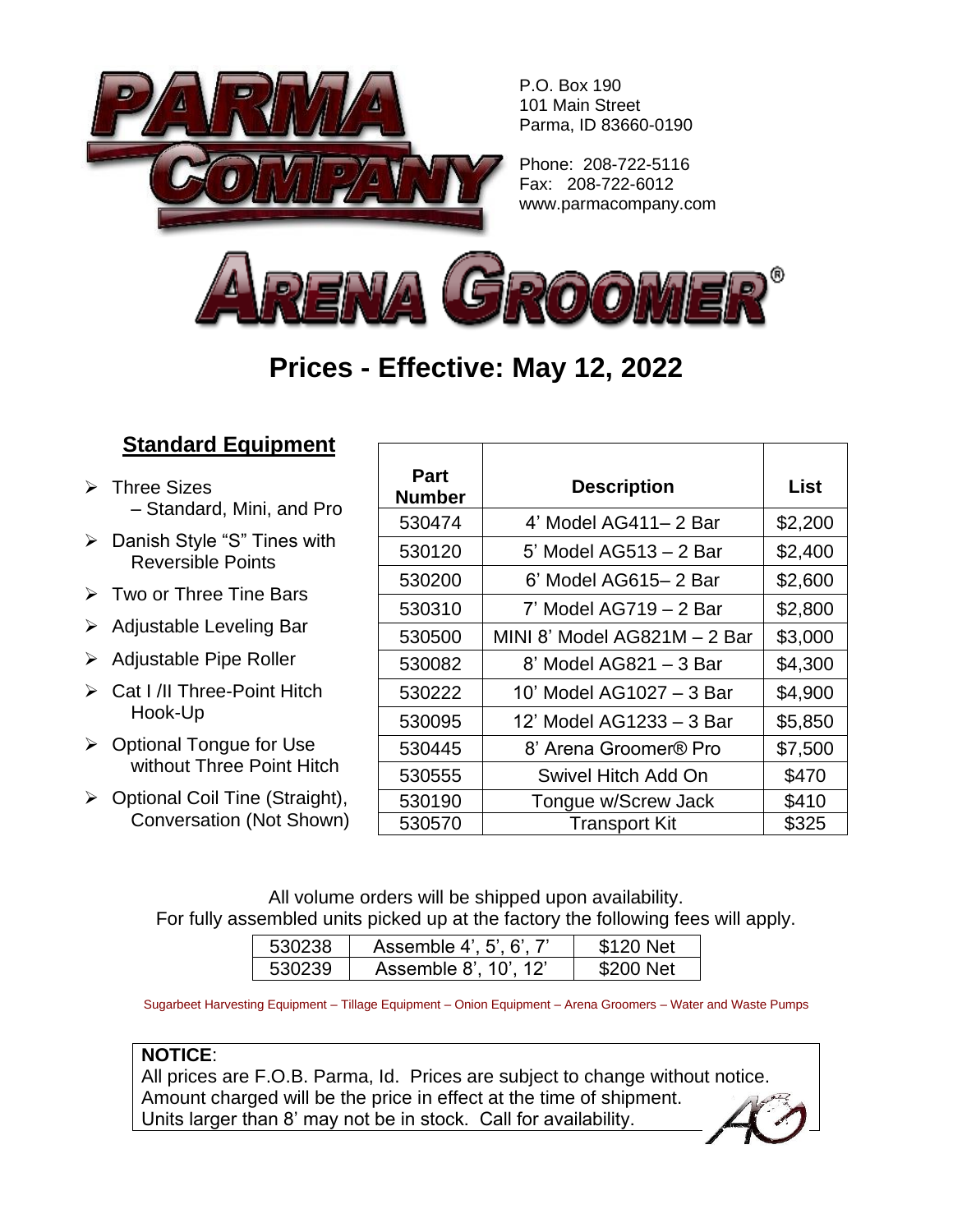

## **Parts Price List – Arena Groomer**

Effective: May 12, 2022

| <b>Part Number</b> | <b>Description</b>                   | <b>List</b>                          |        |
|--------------------|--------------------------------------|--------------------------------------|--------|
| 521099             | EyeBolt, 1/2 x 3 1/2                 | \$                                   | 18.02  |
| 521442             | Pin, Safety Snap P7964 S0709         | \$                                   | 1.54   |
| 521483             | S-Tine, Heavy Duty (Use 525818)      | \$                                   | 39.57  |
| 521484             | Point, Chisel - Std S-Tine           | $\overline{\boldsymbol{\mathsf{s}}}$ | 4.13   |
| 521485             | Clamp, S-Tine, Standard, 8ft         | \$                                   | 16.25  |
| 524366             | U-Bolt, 1/2 x 3 1/16 x 4 1/16        | \$                                   | 6.69   |
| 524884             | Bearing, 2 3/16 4-Bolt Dbl Row       | \$                                   | 641.85 |
| 530026             | Plate, Clamp, 8ft                    | $\overline{\boldsymbol{\mathsf{s}}}$ | 7.98   |
| 530032             | <b>Leveling Bar Adjuster, 8ft</b>    | \$                                   | 31.47  |
| 530037             | Center Support, 8'3 Bar              | \$                                   | 70.63  |
| 530051             | S-Tine, Std (USE 530117 w/Pnt)       | \$                                   | 36.43  |
| 530052             | <b>Bolts, Elliptical Cultivator,</b> | \$                                   | 1.73   |
| 530053             | Pin, Lynch, 3/8 x 1-1/4 P791,        | $\overline{\boldsymbol{\mathsf{s}}}$ | 2.65   |
| 530061             | Roller Adjuster LH, 8ft              | \$                                   | 67.41  |
| 530062             | Roller Adjuster, RH, 8ft             | \$                                   | 67.41  |
| 530064             | Front Bar, 8ft                       | \$                                   | 660.92 |
| 530065             | Rear Bar, 8ft                        | \$                                   | 411.68 |
| 530069             | Side, LH, 8' 3-Bar                   | \$                                   | 277.46 |
| 530070             | Side, RH, 8' 3-Bar                   | \$                                   | 277.46 |
| 530072             | Side Bar, 8' 3-Bar                   | \$                                   | 25.12  |
| 530073             | Leveling Bar, 8ft                    | \$                                   | 361.71 |
| 530074             | Roller, Pipe, 8ft                    | \$                                   | 964.25 |
| 530083             | Bar, Tine, 8ft                       | \$                                   | 250.20 |
| 530098             | Bar Wld, Tine - 12'                  | \$                                   | 306.06 |
| 530099             | Bar Wld, Cross - 12'                 | \$                                   | 507.56 |
| 530100             | Tube Wld, 12' Hitch                  | \$                                   | 814.51 |
| 530102             | <b>Support Wid, Center</b>           | \$                                   | 107.93 |
| 530104             | Bar Wld, 12' Smoothing               | \$                                   | 425.67 |
| 530106             | Roller Wld, Pipe - 12' Groomer       | \$                                   | 963.17 |
| 530110             | Pin, Top Link, 3/4 Category 5'       | \$                                   | 3.07   |
| 530117             | S-Tine Asm, Std w/point & bolt       | \$                                   | 36.54  |
| 530121             | Front Bar, 5ft                       | \$                                   | 553.65 |
| 530127             | Rear Bar, 5ft                        | \$                                   | 110.54 |
| 530130             | Bar, Tine, 5ft                       | \$                                   | 56.95  |
| 530131             | Center Support, 5', 6', & 7'         | \$                                   | 32.98  |
| 530140             | <b>Smoothing Bar, 5ft</b>            | \$                                   | 157.54 |
| 530142             | Roller Adjuster, LH, 5', 6', &       | \$                                   | 70.25  |
| 530145             | Roller, 5ft Mini                     | \$                                   | 527.20 |
| 530148             | Roller Adjuster, RH, 5', 6', &       | \$                                   | 70.25  |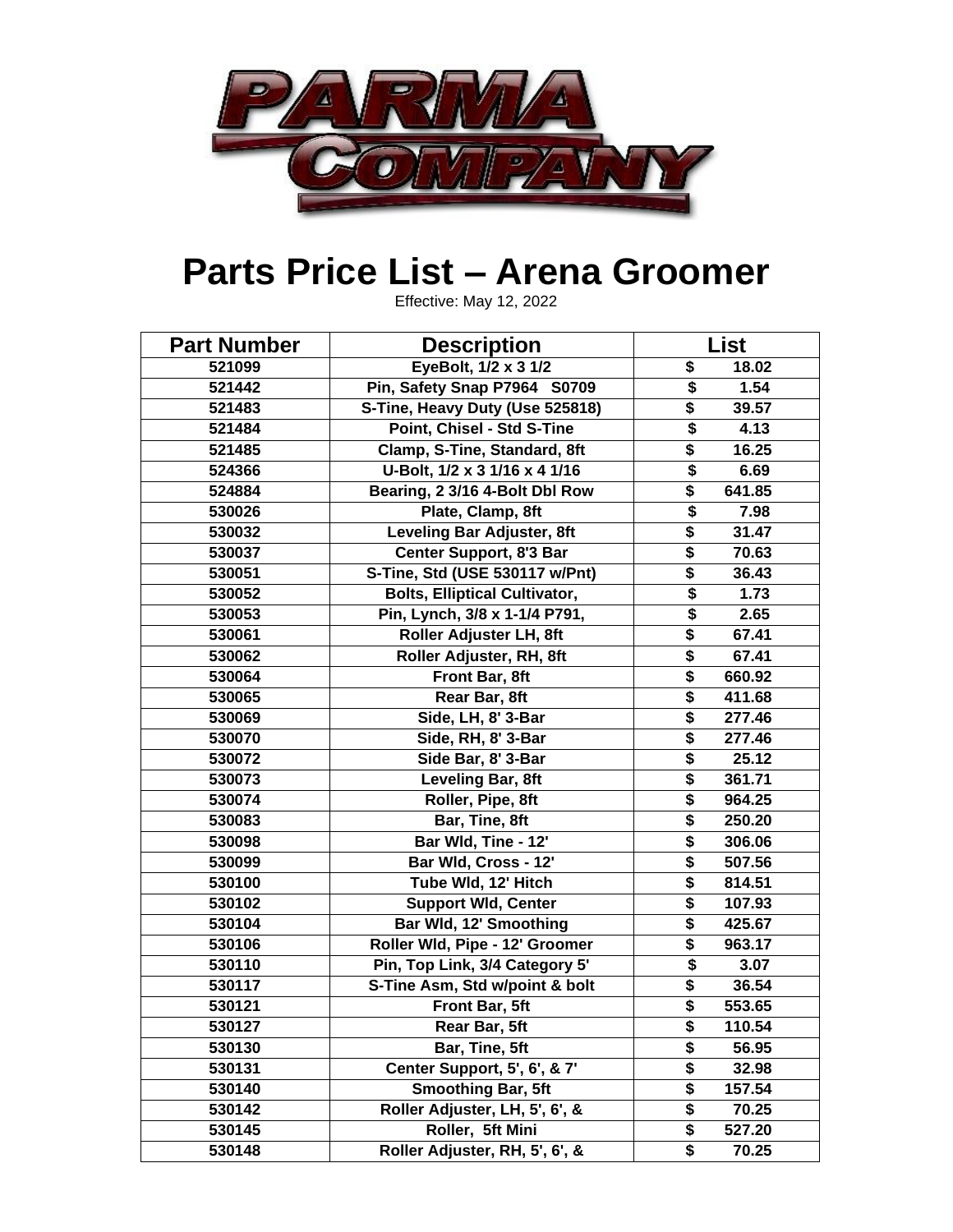| 530154           | S-Tine & Point Asm. Mini Grmr               | \$<br>26.71                                   |
|------------------|---------------------------------------------|-----------------------------------------------|
| 530155           | <b>Point, Mini Tine Chisel</b>              | \$<br>5.98                                    |
| 530156           | <b>Clamp, Mini S-Tine</b>                   | 5.95<br>\$                                    |
| 530157           | Bolt, Ellip. Cultivator 8mm x               | \$<br>2.05                                    |
| 530161           | Adjuster, Leveling Bar, 5', 6'              | \$<br>15.86                                   |
| 530189           | <b>Tongue Wid</b>                           | \$<br>305.08                                  |
| 530201           | Front Bar, 6ft                              | \$<br>588.80                                  |
| 530202           | Rear Bar, 6ft                               | \$<br>106.90                                  |
| 530204           | Tine Bar, 6ft                               | \$<br>66.20                                   |
| 530205           | Leveling Bar, 6ft                           | \$<br>172.31                                  |
| 530206           | Roller, 6ft Pipe Arena Groomer              | \$<br>540.20                                  |
| 530223           | Tube Wld, 10' Hitch                         | \$<br>722.71                                  |
| 530224           | Bar, Rear                                   | \$<br>483.94                                  |
| 530225           | Bar Wld, 10' Tine                           | \$<br>232.07                                  |
| 530226           | Bar Wld, Smoothing - 10ft AG                | \$<br>425.45                                  |
| 530227           | Roller Wld, Pipe, 10' Arena Gr              | \$<br>997.20                                  |
| 530274           | Hex Bolt, 1/2-13 x 1 1/4"                   | \$<br>0.62                                    |
| 530275           | Hex Nut, 1/2-13                             | \$<br>0.35                                    |
| 530276           | Lock Washer, 1/2"                           | \$<br>0.35                                    |
| 530277           | Hex Bolt, 3/8-16 x 1 1/2"                   | \$<br>0.43                                    |
| 530278           | Hex Nut, 3/8-16                             | \$<br>0.26                                    |
| 530279           | Lock Washer, 3/8"                           | 0.26<br>\$                                    |
| 530282           | Roller Wld, 10"Smooth -10' AGr              | \$<br>1,107.46                                |
| 530290           | Roller Wld, 10"Smooth, 8' ArGr              | \$<br>1,046.89                                |
| 530292           | Point, STine Mini - Chrome Alloy            | \$<br>33.26                                   |
| 530293           | Point, STine Std - Chrome Alloy             | $\overline{\$}$<br>47.03                      |
| 530311           | <b>Front Tube Wld</b>                       | \$<br>466.46                                  |
| 530312           | <b>Rear Angle Weld</b>                      | \$<br>151.22                                  |
| 530313           | <b>Tine Bar</b>                             | \$<br>74.39                                   |
| 530314           | <b>Smoothing Bar, 7ft</b>                   | \$<br>189.20                                  |
| 530315           | Roller Wld, 7'                              | \$<br>614.30                                  |
| 530330           | Blade Attachment, 5', 6' & 7'               | \$<br>330.00                                  |
| 530335           | Roller, 5' AG Solid Pipe                    | \$<br>891.18                                  |
| 530336           | Roller, 6' AG Solid Pipe                    | \$<br>992.56                                  |
| 530337           | Roller, 7' AG Solid Pipe                    | \$<br>1,043.92                                |
| 530340           | <b>Squared Retainer Snap Pin, McM</b>       | \$<br>22.55                                   |
| 530371           | Lock Nut, 3/8"-16 Steel Crimp               | 0.13<br>\$                                    |
| 530395           | Bearing, 1" P.B. w/S.Screw                  | \$<br>20.02                                   |
| 530396           | Angle Brace, 5' - 6' - 7' - 8'              | \$<br>51.77                                   |
| 530398           | Bearing, 1 1/2" PB w/Set Screw              | $\overline{\boldsymbol{\mathsf{s}}}$<br>36.85 |
| 530400           | Angle Brace, 8'                             | \$<br>56.07                                   |
| 530402<br>530403 | Angle Brace, 10'<br>Angle Brace, 12'-- Long | \$<br>60.27<br>\$<br>61.20                    |
| 530404           | Angle Brace, 12'-Inner                      | \$<br>47.57                                   |
| 530405           | Coil Spring Tine, 7/16" X 18 1              | \$<br>59.24                                   |
| 530409           | <b>Bracket Wld, Large</b>                   | \$<br>45.05                                   |
| 530410           | <b>Bracket Wld, Small</b>                   | \$<br>25.15                                   |
| 530411           | <b>Bracket Wld, Small</b>                   | \$<br>35.50                                   |
| 530412           | <b>Bracket Wld, Large</b>                   | \$<br>37.95                                   |
| 530414           | <b>Tine Bar Control Arm</b>                 | $\overline{\boldsymbol{\mathsf{s}}}$<br>98.91 |
| 530417           | <b>Ratchet Arm-Long</b>                     | \$<br>29.45                                   |
| 530419           | <b>Ratchet Arm, Short</b>                   | \$<br>20.11                                   |
| 530420           | <b>Leveling Bar Control Handle</b>          | \$<br>16.64                                   |
| 530422           | <b>Jackmount, Pivoting</b>                  | $\overline{\$}$<br>113.15                     |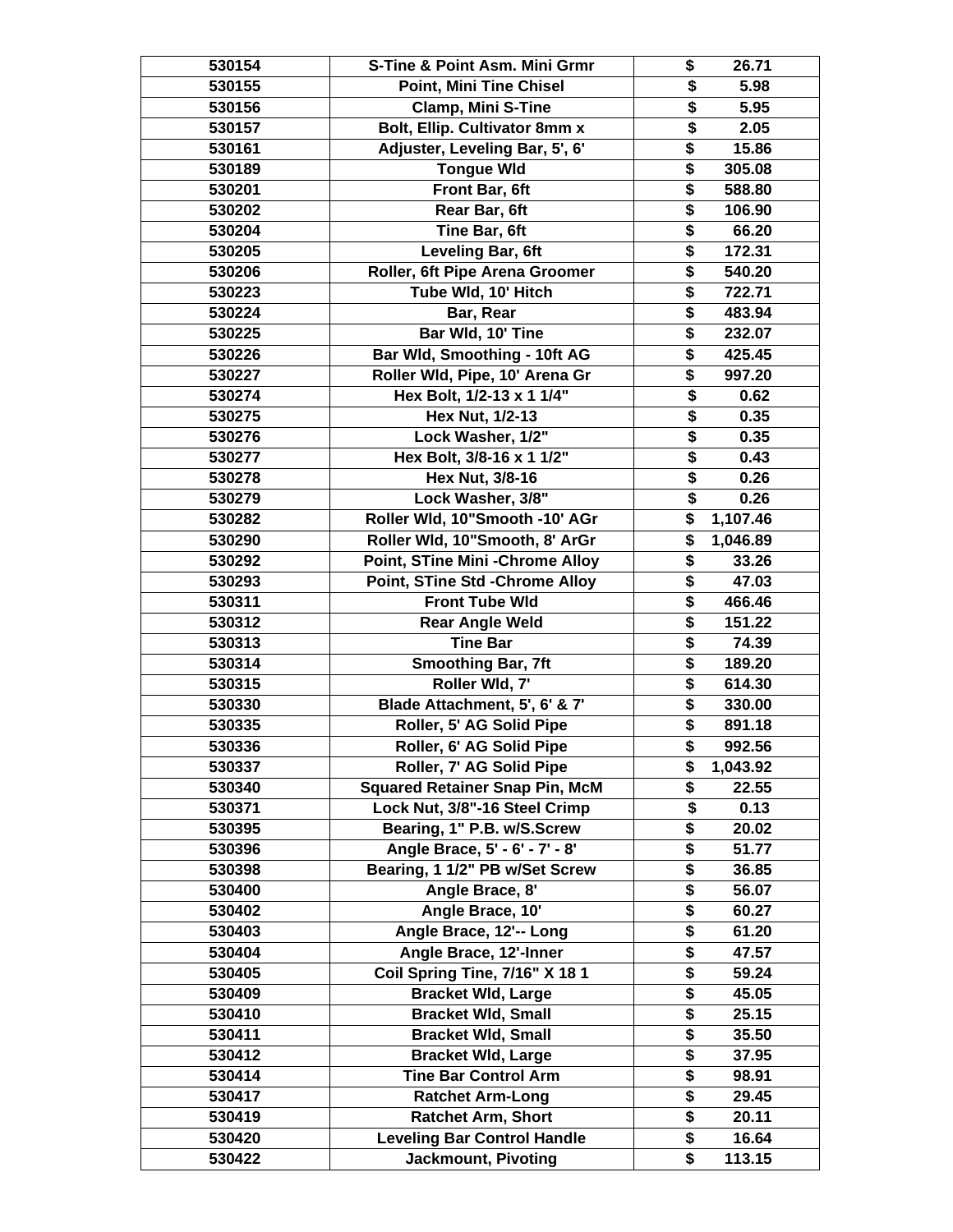| 530428 | <b>Rear Roller Frame Mount</b>        | \$<br>775.80                                   |
|--------|---------------------------------------|------------------------------------------------|
| 530430 | Leveling Bar, Pro 8'                  | $\overline{\$}$<br>315.00                      |
| 530439 | Frame Wld, Arena Groomer Pro          | \$<br>1,645.00                                 |
| 530446 | <b>Spring Keeper</b>                  | \$<br>3.45                                     |
| 530448 | <b>Front Spring Tooth Tinebar</b>     | $\overline{\boldsymbol{\mathsf{s}}}$<br>127.63 |
| 530450 | <b>Front S-Tine Bar</b>               | $\overline{\boldsymbol{\mathsf{s}}}$<br>158.78 |
| 530451 | Hitch Pin, 1"                         | \$<br>31.77                                    |
| 530452 | <b>Hitch Pin, 1 1/8"</b>              | $\overline{\boldsymbol{\mathsf{s}}}$<br>53.08  |
| 530485 | Roller Wld, 14" Pipe X 8' - AG        | \$<br>3,937.00                                 |
| 530487 | <b>Ratchet Arm, 2nd Row S-Tines</b>   | \$<br>42.45                                    |
| 530488 | <b>Ratchet Arm, 2nd Row Coil Tine</b> | \$<br>33.88                                    |
| 530489 | <b>Front Hitch Wld</b>                | \$<br>500.27                                   |
| 530490 | <b>Rear Angle Weld</b>                | \$<br>110.75                                   |
| 530492 | <b>Tine Bar</b>                       | \$<br>68.04                                    |
| 530493 | <b>Smoothing Bar, 8ft Mini</b>        | \$<br>206.80                                   |
| 530495 | Roller Wld, Pipe - 8ft Mini           | \$<br>661.35                                   |
| 530529 | Jack, Rear Roller Lift                | $\overline{\boldsymbol{\mathsf{s}}}$<br>429.92 |
| 530540 | Coil Tine 1/4" Convrsn. 7' Min        | \$<br>286.00                                   |
| 530542 | <b>Plate, Bolt Backing</b>            | \$<br>3.87                                     |
| 530545 | Coil Tine 1/4" Convrsn 6' Mini        | \$<br>242.00                                   |
| 530546 | Coil Tine 1/4" Convrsn. 8' Min        | \$<br>319.00                                   |
| 530548 | Coil Tine 1/4" Convrsn 5' Mini        | \$<br>209.00                                   |
|        |                                       | \$                                             |
| 530553 | <b>Swivel Hitch, Groomer Mount</b>    | 236.25<br>$\overline{\boldsymbol{\mathsf{s}}}$ |
| 530554 | <b>Swivel Hitch, 3-Point Mount</b>    | 236.25                                         |
| 530555 | Swivel Hitch Assembly - Mini          | $\overline{\boldsymbol{\mathsf{s}}}$<br>470.00 |
| 530556 | Tension Spring, Lee LE 075G 06        | $\overline{\boldsymbol{\mathsf{s}}}$<br>20.85  |
| 530562 | U-bolt, 3/8 x 1 1/2" x 1 1/2"         | \$<br>6.90                                     |
| 530563 | <b>Tire, Transport -Mini-Groomer</b>  | \$<br>129.25                                   |
| 530564 | <b>Transport Plate</b>                | $\overline{\boldsymbol{\mathsf{s}}}$<br>28.11  |
| 530565 | Coil Tine, 3/8" Convrsn., 5' M        | $\overline{\boldsymbol{\mathsf{s}}}$<br>297.00 |
| 530566 | Coil Tine, 3/8" Convrsn., 6' M        | \$<br>341.00                                   |
| 530567 | Coil Tine, 3/8" Convrsn., 7' M        | $\overline{\boldsymbol{\mathsf{s}}}$<br>396.00 |
| 530568 | Coil Tine, 3/8" Convrsn., 8' M        | \$<br>440.00                                   |
| 530570 | <b>Transport Kit</b>                  | $\overline{\boldsymbol{\mathsf{s}}}$<br>325.00 |
| 530573 | 7' Rear Roller Curved Blade           | \$<br>505.57                                   |
| 530575 | Coil Tine, 3/8" Kit 5' w/BARS         | \$<br>407.00                                   |
| 530576 | Coil Tine, 3/8" Kit, 6' w/BARS        | \$<br>462.00                                   |
| 530577 | Coil Tine, 3/8" Kit, 7' w/BARS        | \$<br>517.00                                   |
| 530578 | Coil Tine, 3/8" Kit, 8'M w/BAR        | $\overline{\boldsymbol{\mathsf{s}}}$<br>572.00 |
| 530640 | Coil Tine, 1/4" Kit 7' w/BARS         | \$<br>374.00                                   |
| 530644 | <b>Depth Control Extension Plate</b>  | $\overline{\boldsymbol{\mathsf{s}}}$<br>30.00  |
| 530645 | Coil Tine, 1/4" Kit 6' w/BARS         | \$<br>341.00                                   |
| 530646 | Coil Tine, 1/4" Kit 8'M w/BARS        | \$<br>429.00                                   |
| 530648 | Coil Tine, 1/4" Kit 5' w/BARS         | \$<br>308.00                                   |
| 530650 | Coil Tine, 1/4" Single-Angled         | \$<br>10.78                                    |
| 530651 | Coil Tine, 3/8" Single-Angled         | \$<br>17.33                                    |
| 530660 | 6' Rear Roller Curved Blade           | \$<br>529.38                                   |
| 530665 | Coil Tine Kit, 3/8" Single 5'         | \$<br>286.00                                   |
| 530666 | Coil Tine Kit, 3/8" Single 6'         | \$<br>341.00                                   |
| 530667 | Coil Tine Kit, 3/8" Single 7'         | \$<br>396.00                                   |
| 530668 | Coil Tine Kit, 3/8" Single 8'         | \$<br>451.00                                   |
| 530675 | Coil Tine Kit, 3/8" 5' W/Bars         | \$<br>396.00                                   |
| 530676 | Coil Tine Kit, 3/8" 6' W/Bars         | \$<br>451.00                                   |
| 530677 | Coil Tine Kit, 3/8" 7' W/Bars         | $\overline{\$}$<br>506.00                      |